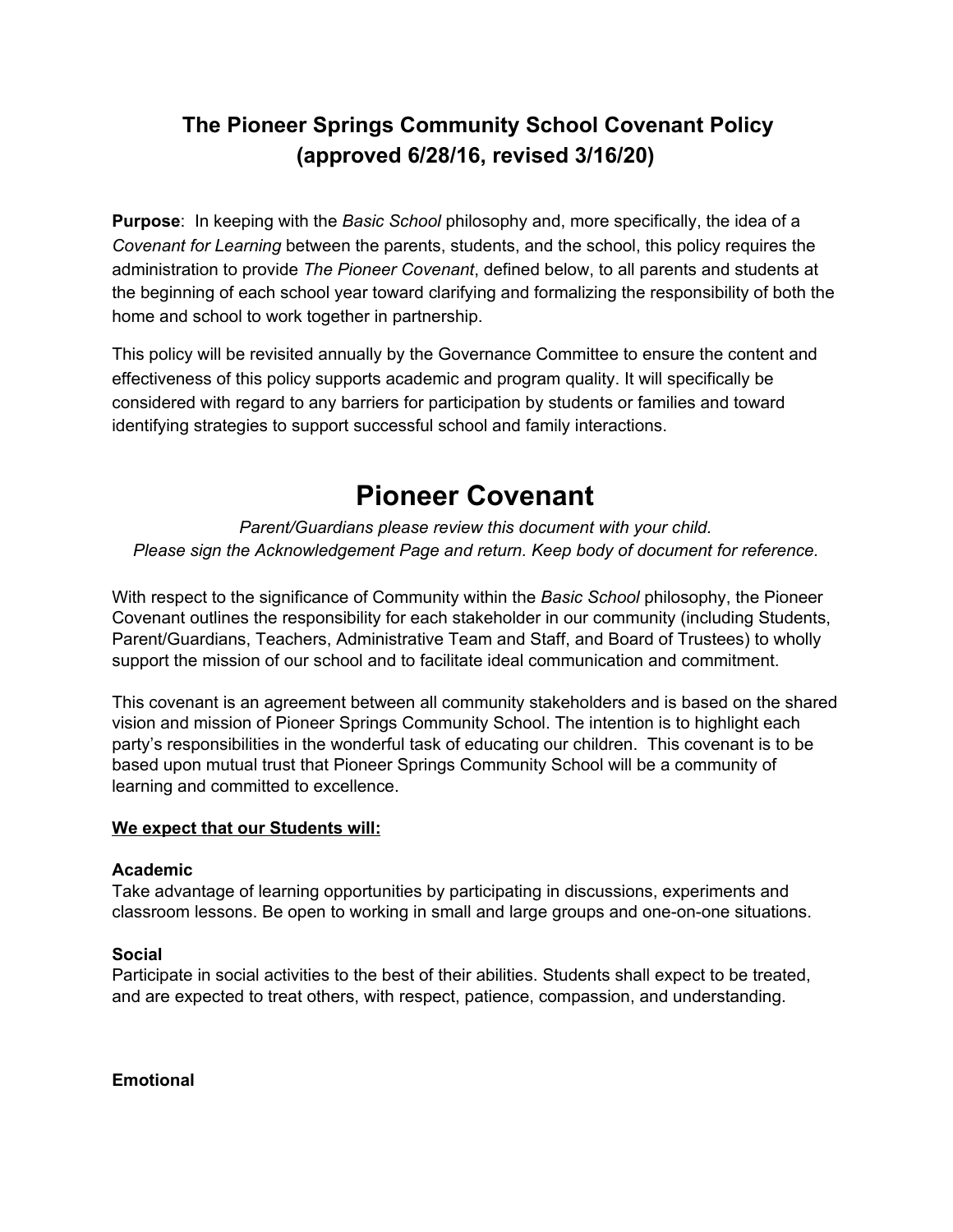Express their needs so adults can be supportive, while adults will be fully aware that each child communicates needs differently.

#### **Home/School Connection**

Bring home classroom information such as newsletters or homework assignments. Complete assignments to the best of his/her abilities in a timely manner to deepen understanding of learned concepts.

Abide by the Student Code of Conduct.

#### **We expect that all Parents/Guardians will:**

#### **Academic and Home/School Connection**

Parents will be responsible for ensuring that his/her child is prepared and on time for school each day.

Support children in their academic pursuits by reading with them daily and helping with assignments.

Parents will examine and discuss items and school work brought home each day with his/her child.

Participate in classroom celebrations that support learning.

Attend parent teacher conferences and information sessions. Work as a team with school staff to encourage and support children academically.

Read teacher newsletters and school communications to stay informed of classroom and school events.

# **Social and Home/School Connection**

Parents will take advantage of multiple opportunities to contribute to a positive school community and a strong academic program by getting to know the stakeholders within our school community and by being positive, active forces in their communications. This includes service on the School Improvement Team and contribution to the School Improvement Plan, participation on the Parent Advisory Council to consider issues affecting policy and operations, and active participation in trimester celebrations, Spring into the Woods events, and other academic engagements that improve student learning.

Parents are expected to participate (classroom, library books, preparing materials, field trips, weekend/summer workdays, parent teacher community, phone calls, class celebrations) throughout the school year to assist us in creating a community of learning.

Parents make every attempt to attend school sponsored programs, seminars, socials, beautification project days, and fundraisers.

Parents acknowledge the cancerous effect on the community of improperly airing grievances on social media, and therefore agree to refrain from starting or participating in negative online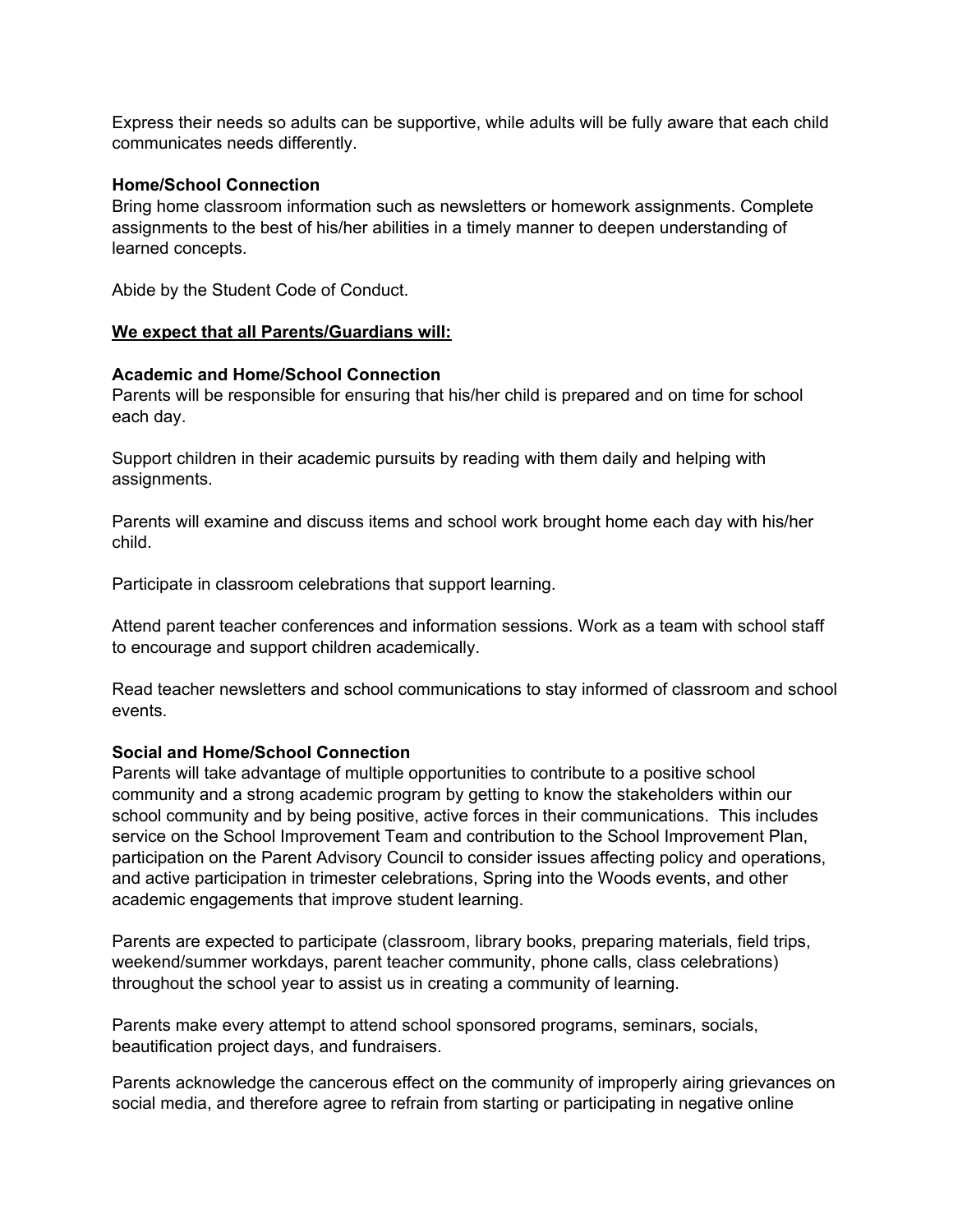media commentary about the school, its board of trustees, administrators, faculty or staff, or other pioneer parents, or families.

#### **Professional and Home/School Connection**

Parents will make every effort to understand Pioneer Springs' *Basic School* foundation, and its mission and vision as expressed in its charter.

Parents will support the mission of Pioneer Springs.

Parents will have confidence in the Pioneer Springs faculty, realizing that they continuously work to keep the interest of all children at the forefront.

Parents will actively support the school, when possible, through wishlists, fundraisers and committees.

Parents will complete the school's annual Time and Talent survey detailing skills and talents to enrich the school.

Parents will contact their student's teacher first in cases of uncertainty or disagreement, and make every effort to work out problems with the teacher before involving the school leaders.

Parents will abide by the Pioneer Springs Family Handbook.

#### **We expect that our Teachers will:**

#### **Academic**

Be prepared to teach children every day with developmentally appropriate concepts, materials and activities.

Create a purposeful classroom environment, where routines are established and children feel safe and supported.

Use a variety of quantitative and qualitative assessments to identify areas for growth for every child. Communicate those targeted areas to parents on a regular basis.

#### **Social**

Provide opportunities for students to solve problems and work together. Model warmth and fairness with discipline. Encourage children's' positive behavior without the use of extrinsic rewards.

# **Emotional**

Support children and adults in a calm, gentle manner, using positive languaging.

#### **Professional**

Participate in staff development and implement recommended instructional practices.

Confer with parents at least three times each year to discuss formal progress monitoring and student growth. This includes providing benchmark data and assisting parents in understanding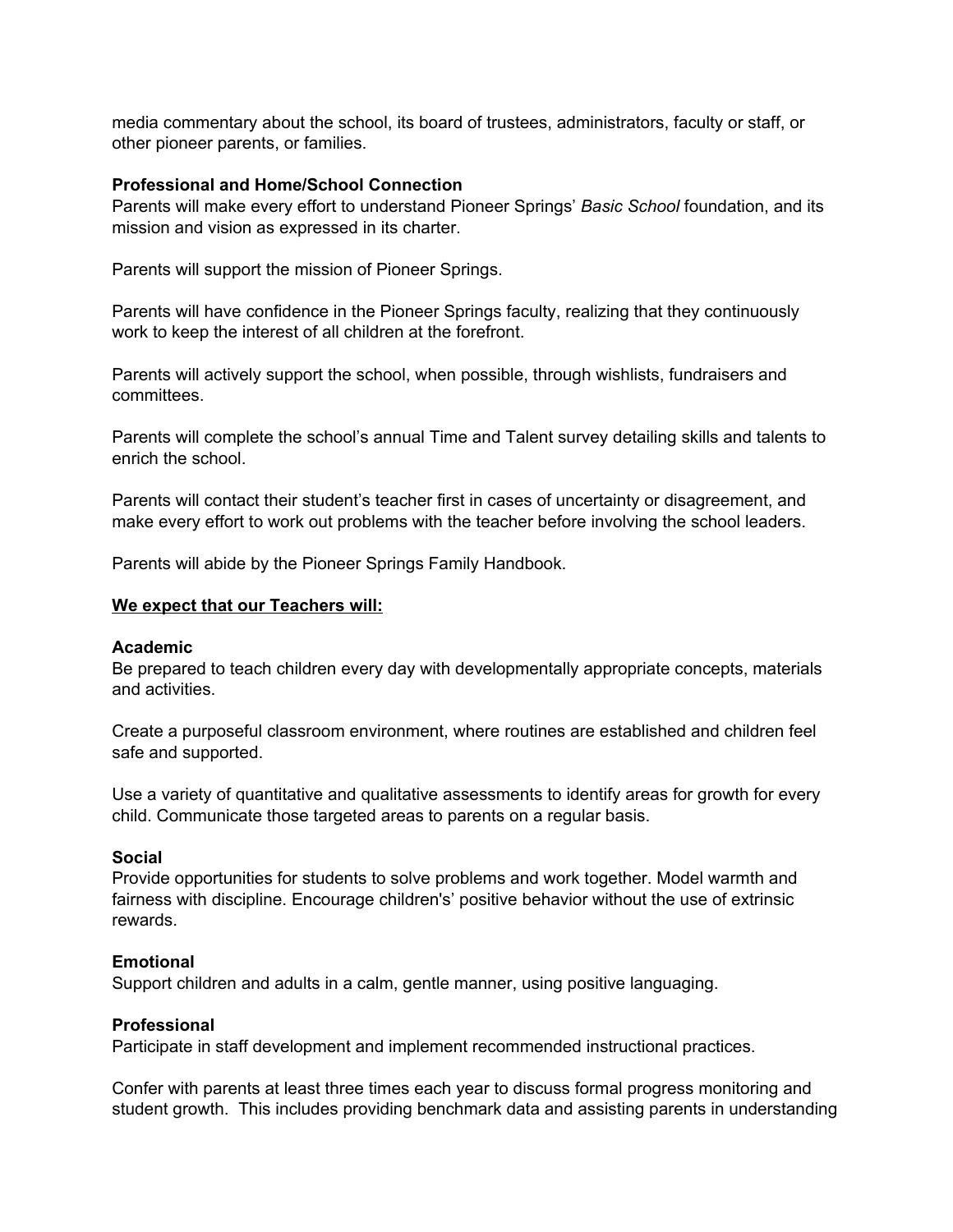both how to interpret data and how to use it to support students at home and in partnership with school efforts.

Will provide regular communication, including a weekly email newsletter, about classroom activities and needed resources for completion. This includes providing login credentials to online resources.

#### **We expect that our Pioneer Springs Staff and Administrators will:**

#### **Academic**

Ensure students are provided with opportunities to become literate and well informed about themselves and the world around them. Our top priority will be for every student to be linguistically empowered, confident in the use of language and able to communicate ideas. We consider literacy to include competency in reading, writing, speaking, listening, numeracy and the arts. We will engage every child in the exploration of global curricular themes.

#### **Social**

Ensure Pioneer Springs Community School is a communicative place where all members speak and listen carefully to each other. As the school grows, time will be set aside for teachers and students from various grade levels to work together. Parents will be involved in an honest, open climate of authentic discourse.

Ensure staff receive annual training about the importance of parents and families in our school environment and how best to utilize them as a resource and partner, including how to communicate with parents and how to coordinate volunteer efforts.

Ensure PSCS is culturally sensitive and makes information available to all families in a manner that is easy to access, including translated documents and interpretations.

Ensure that activities and meetings are scheduled at various times in recognition of the varied schedules of our families.

Establishes a Parent Advisory Council to formally involve parents in the process of representation regarding policy development and operational items.

Ensure Pioneer Springs Community School is a celebrative place. Opportunities will be provided for parents, teachers and students to meet as needed and affirm their common goals and celebrate their successes. We will offer classroom performances and/or art opportunities each year as a way for our students to celebrate their learning.

#### **Emotional**

Ensure Pioneer Springs Community School is a disciplined place. Students will discover that life is a balance of freedom and constraints. Children will be taught to live within limits. Individual rights will be respected while the rights of the group will also be served.

Ensure Pioneer Springs Community School is a caring place. It will offer a people-centered environment. Opportunities will be provided for parents, teachers, and students to know and support one another.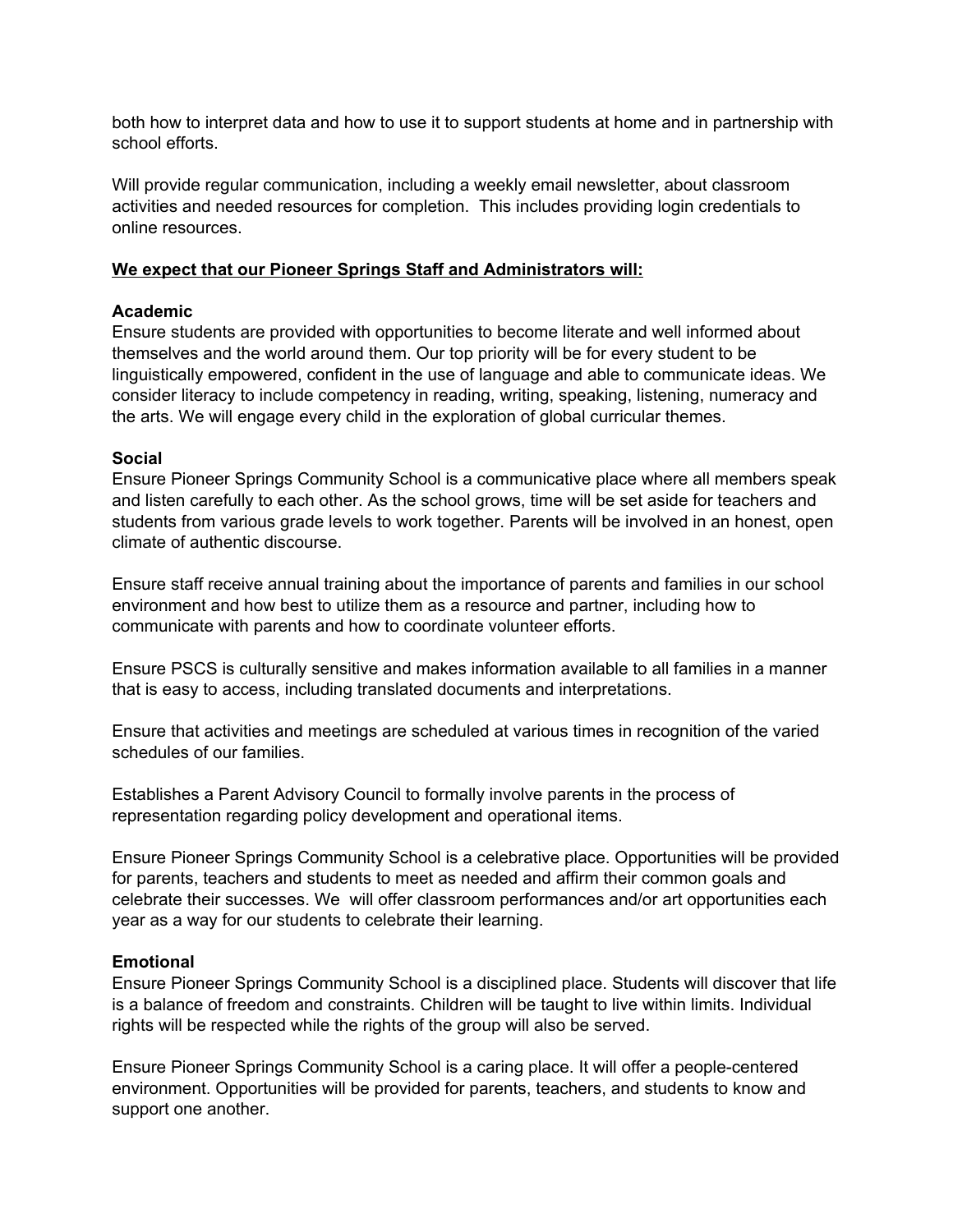# **We expect that all members of the Board of Trustees will:**

# **Follow the Board Code of Conduct as outlined below:**

- Uphold the mission and charter for Pioneer Springs Community School
- Define strategic direction of school and develop policies which will move school towards its goals
- Delegate authority for the administration of the school to the Directors, and establish a process for accountability of the Directors
- Refrain from advising staff members in operational areas
- Act with integrity
- Avoid any conflicts of interest or the appearance of impropriety that could result from their position, and refrain from using their board membership for personal gain or publicity
- Recognize that a board member has no legal authority as an individual and that decisions can be made only by a majority vote at a board meeting
- Abide by majority decisions of the board, while retaining the right to seek changes in such decisions through ethical and constructive channels
- Be knowledgeable about not only local educational concerns, but also state and national issues
- Attend scheduled board meetings
- Prepare for all board meetings by reading and understanding the board documents in advance of board meetings and come to board meetings informed concerning the issues under consideration
- Respect the confidentiality of privileged information and make no individual decisions or commitments that might compromise the board or administration
- Represent board decisions to the community without bias or prejudice
- Commit to stand by this code of conduct and speak with one voice in concert with fellow Board members
- Maintain a positive culture, orderly decision-making processes, and transparency

*Please sign the next page and return. Print one Acknowledgement Page per child.*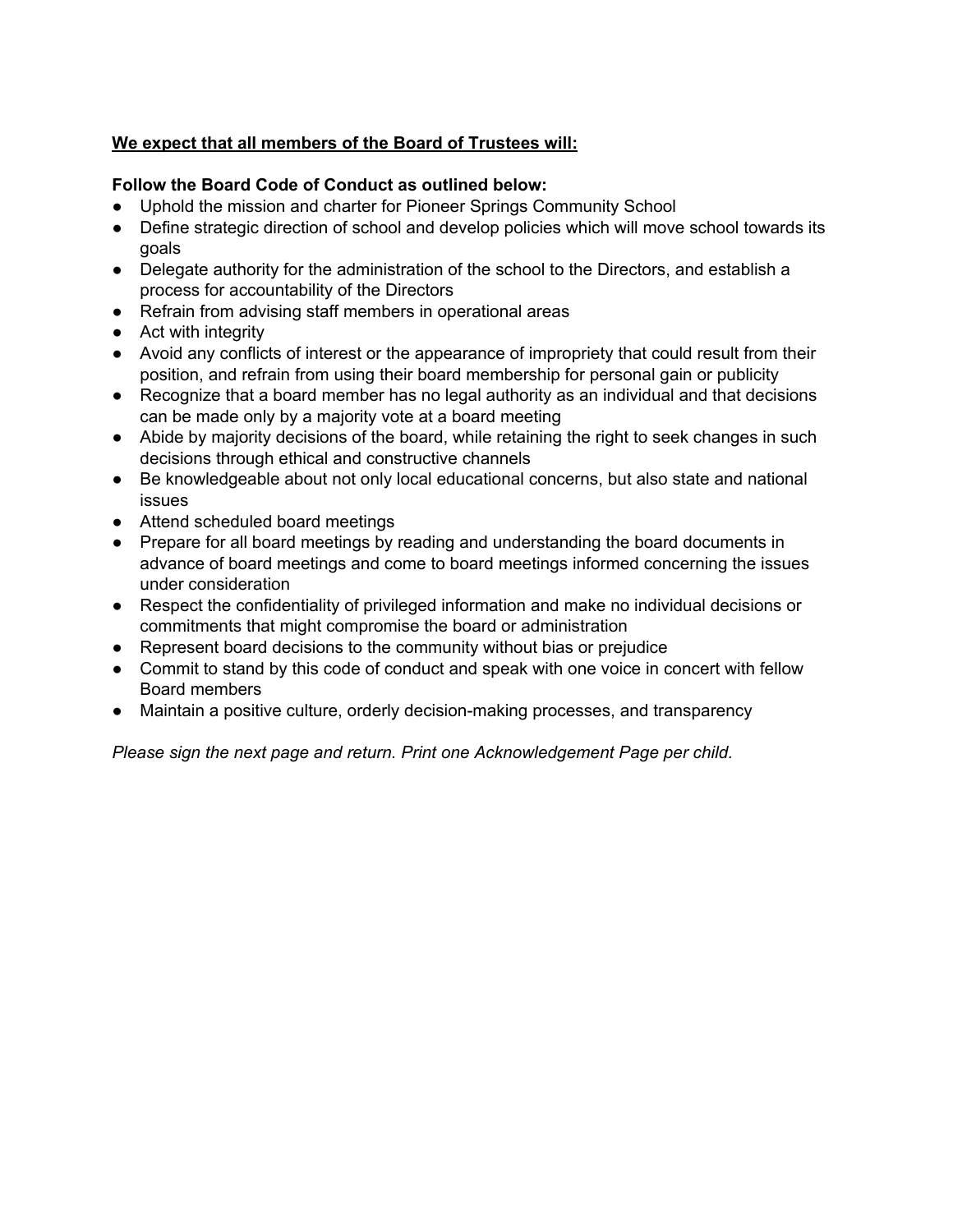#### **Pioneer Covenant Acknowledgement Page**

We respectfully request that all Students, Parents/Guardians, Teachers, Staff, Administrative Team, and Board of Trustees read this document and demonstrate their support of the principles outlined by signing the covenant. We are all stakeholders charged with the task of educating our children. In every decision made and every action taken, we serve as role models for our children. Investing time to understand lines of communication and responsibilities will yield positive results for children and adults. We believe that Pioneer Springs is a unique place where mutual respect, calm discourse and kindness will always prevail.

We, the undersigned, agree to follow the expectations set forth in the Pioneer Covenant. We enter this agreement in good faith and trust.

| Parent/Guardian #1 Print Name |                   |
|-------------------------------|-------------------|
|                               | Signature         |
| Parent/Guardian #2 Print Name |                   |
|                               | Signature         |
| <b>Student</b>                | <b>Print Name</b> |
|                               | Signature         |